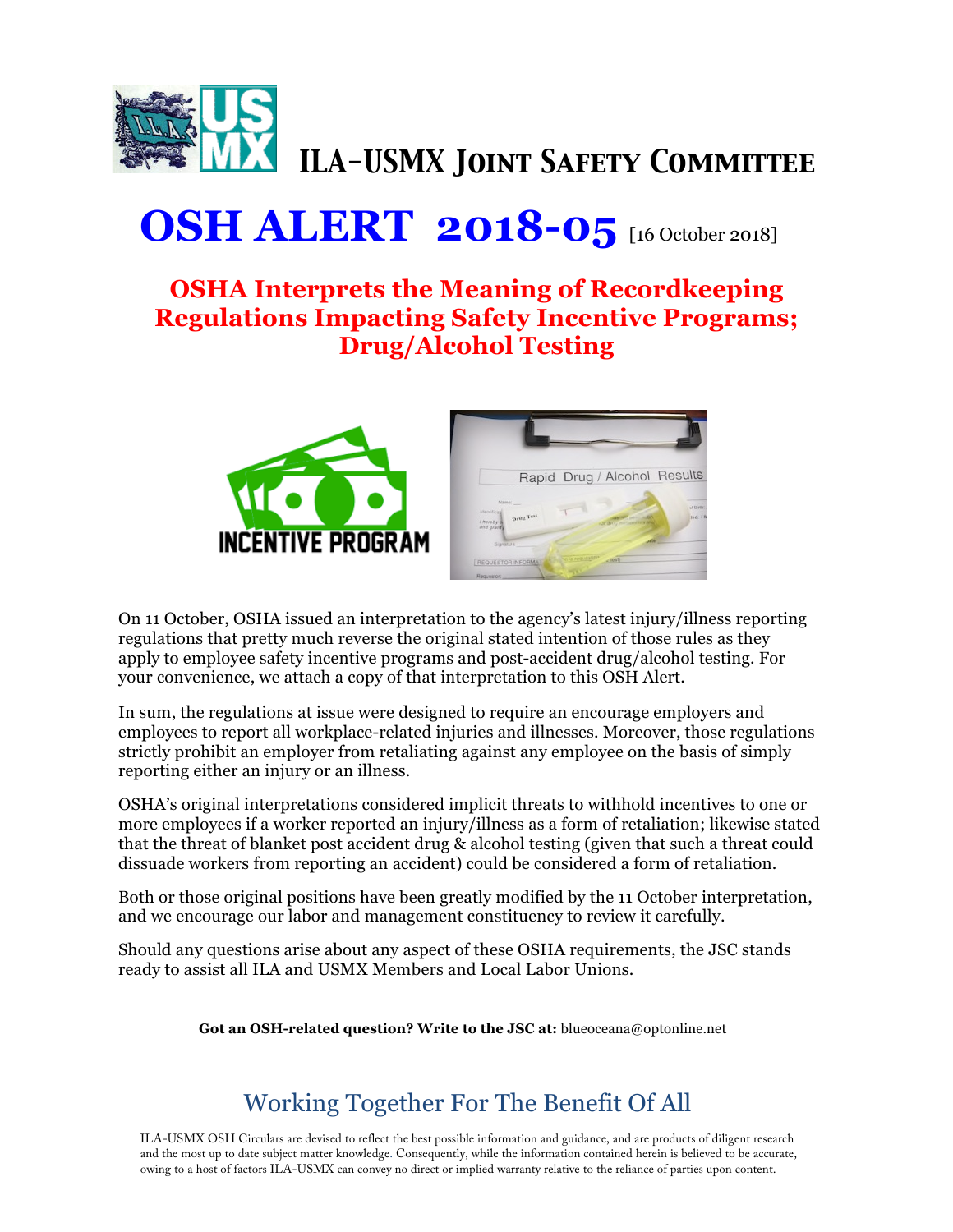

## Occupational Safety and Health Administration

| October 11, 2018       |                                                                                                                                                  |
|------------------------|--------------------------------------------------------------------------------------------------------------------------------------------------|
| <b>MEMORANDUM FOR:</b> | REGIONAL ADMINISTRATORS<br><b>STATE DESIGNEES</b>                                                                                                |
| <b>THROUGH:</b>        | AMANDA EDENS Director<br><b>Technical Support and Emergency Management</b>                                                                       |
|                        | <b>FRANCES YEBES Acting Director</b><br><b>Whistleblower Protection Programs</b>                                                                 |
| <b>FROM:</b>           | <b>KIM STILLE Acting Director</b><br><b>Enforcement Programs</b>                                                                                 |
| <b>SUBJECT:</b>        | Clarification of OSHA's Position on Workplace Safety Incentive<br>Programs and Post-Incident Drug Testing Under 29 C.F.R. §<br>1904.35(b)(1)(iv) |

On May 12, 2016, OSHA published a final rule that, among other things, amended 29 C.F.R. § 1904.35 to add a provision prohibiting employers from retaliating against employees for reporting work-related injuries or illnesses. *See* 29 C.F.R. § 1904.35(b)(1)(iv). In the preamble to the final rule and post-promulgation interpretive documents, OSHA discussed how the final rule could apply to action taken under workplace safety incentive programs and post-incident drug testing policies.

**The purpose of this memorandum is to clarify the Department's position that 29 C.F.R. § 1904.35(b)(1)(iv) does not prohibit workplace safety incentive programs or postincident drug testing.** The Department believes that many employers who implement safety incentive programs and/or conduct post-incident drug testing do so to promote workplace safety and health. In addition, evidence that the employer consistently enforces legitimate work rules (whether or not an injury or illness is reported) would demonstrate that the employer is serious about creating a culture of safety, not just the appearance of reducing rates. Action taken under a safety incentive program or post-incident drug testing policy would only violate 29 C.F.R. § 1904.35(b)(1)(iv) if the employer took the action to penalize an employee for reporting a work-related injury or illness rather than for the legitimate purpose of promoting workplace safety and health.

**Incentive programs can be an important tool to promote workplace safety and health.** One type of incentive program rewards workers for reporting near-misses or hazards, and encourages involvement in a safety and health management system. Positive action taken under this type of program is always permissible under § 1904.35(b)(1)(iv).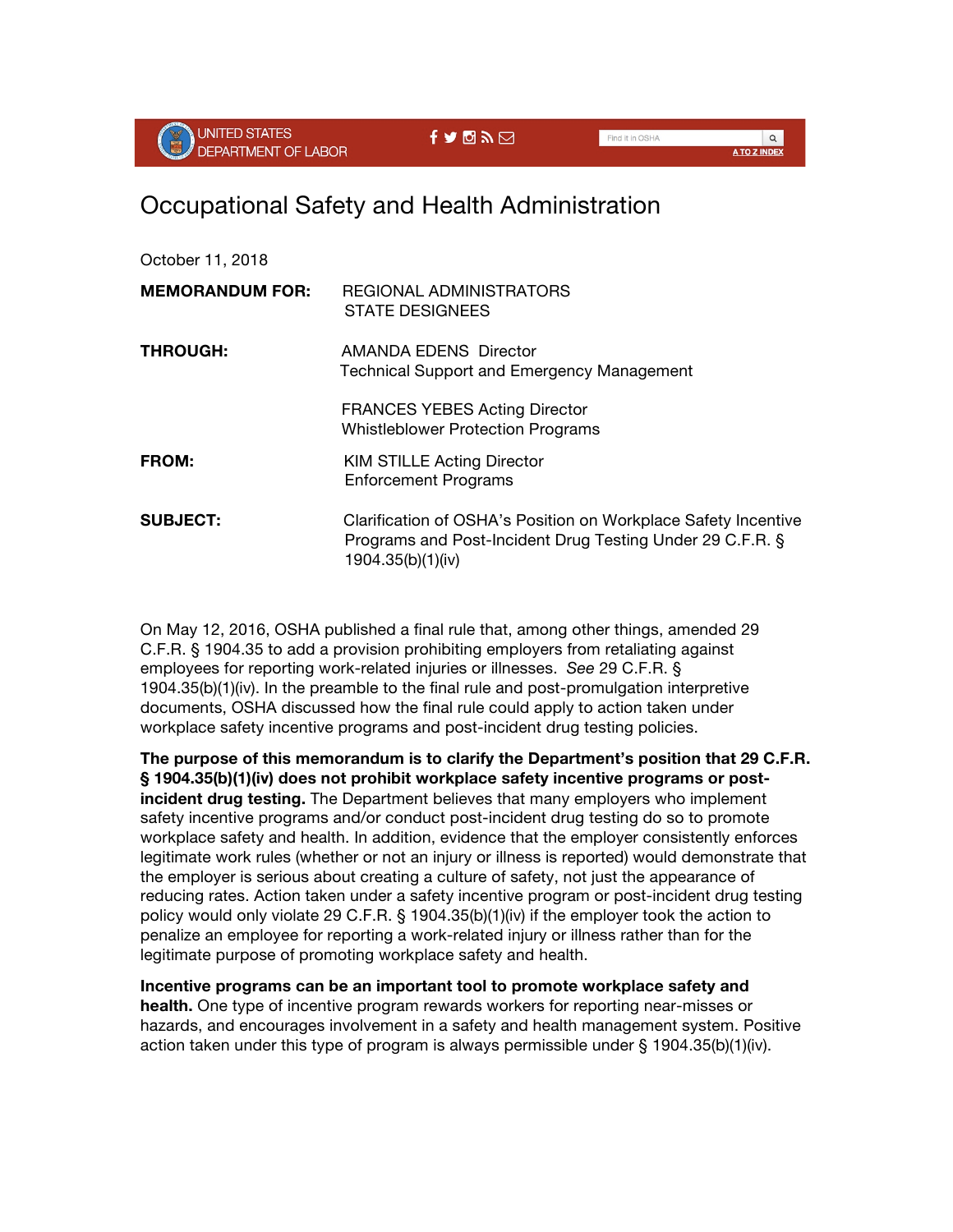Another type of incentive program is rate-based and focuses on reducing the number of reported injuries and illnesses. This type of program typically rewards employees with a prize or bonus at the end of an injury-free month or evaluates managers based on their work unit's lack of injuries. Rate-based incentive programs are also permissible under § 1904.35(b)(1)(iv) as long as they are not implemented in a manner that discourages reporting. Thus, if an employer takes a negative action against an employee under a ratebased incentive program, such as withholding a prize or bonus because of a reported injury, OSHA would not cite the employer under § 1904.35(b)(1)(iv) as long as the employer has implemented adequate precautions to ensure that employees feel free to report an injury or illness.

A statement that employees are encouraged to report and will not face retaliation for reporting may not, by itself, be adequate to ensure that employees actually feel free to report, particularly when the consequence for reporting will be a lost opportunity to receive a substantial reward. An employer could avoid any inadvertent deterrent effects of a ratebased incentive program by taking positive steps to create a workplace culture that emphasizes safety, not just rates. For example, any inadvertent deterrent effect of a ratebased incentive program on employee reporting would likely be counterbalanced if the employer also implements elements such as:

- an incentive program that rewards employees for identifying unsafe conditions in the workplace;
- a training program for all employees to reinforce reporting rights and responsibilities and emphasizes the employer's non-retaliation policy;
- a mechanism for accurately evaluating employees' willingness to report injuries and illnesses.

**In addition, most instances of workplace drug testing are permissible under § 1904.35(b)(1)(iv).** Examples of permissible drug testing include:

- Random drug testing.
- Drug testing unrelated to the reporting of a work-related injury or illness.
- Drug testing under a state workers' compensation law.
- Drug testing under other federal law, such as a U.S. Department of Transportation rule.
- Drug testing to evaluate the root cause of a workplace incident that harmed or could have harmed employees. If the employer chooses to use drug testing to investigate the incident, the employer should test all employees whose conduct could have contributed to the incident, not just employees who reported injuries.

To the extent any other OSHA interpretive documents could be construed as inconsistent with the interpretive position articulated here, this memorandum supersedes them. This includes:

- A Memorandum from Dorothy Dougherty to the OSHA Regional Administrators entitled "Interpretation of 1904.35(b)(1)(i) and (iv)" (October 19, 2016) (Appendix A);
- Guidance on OSHA's website, available at [https://www.osha.gov/recordkeeping/modernization\\_guidance.html](https://www.osha.gov/recordkeeping/modernization_guidance.html) (issued October 19, 2016) (Appendix B);